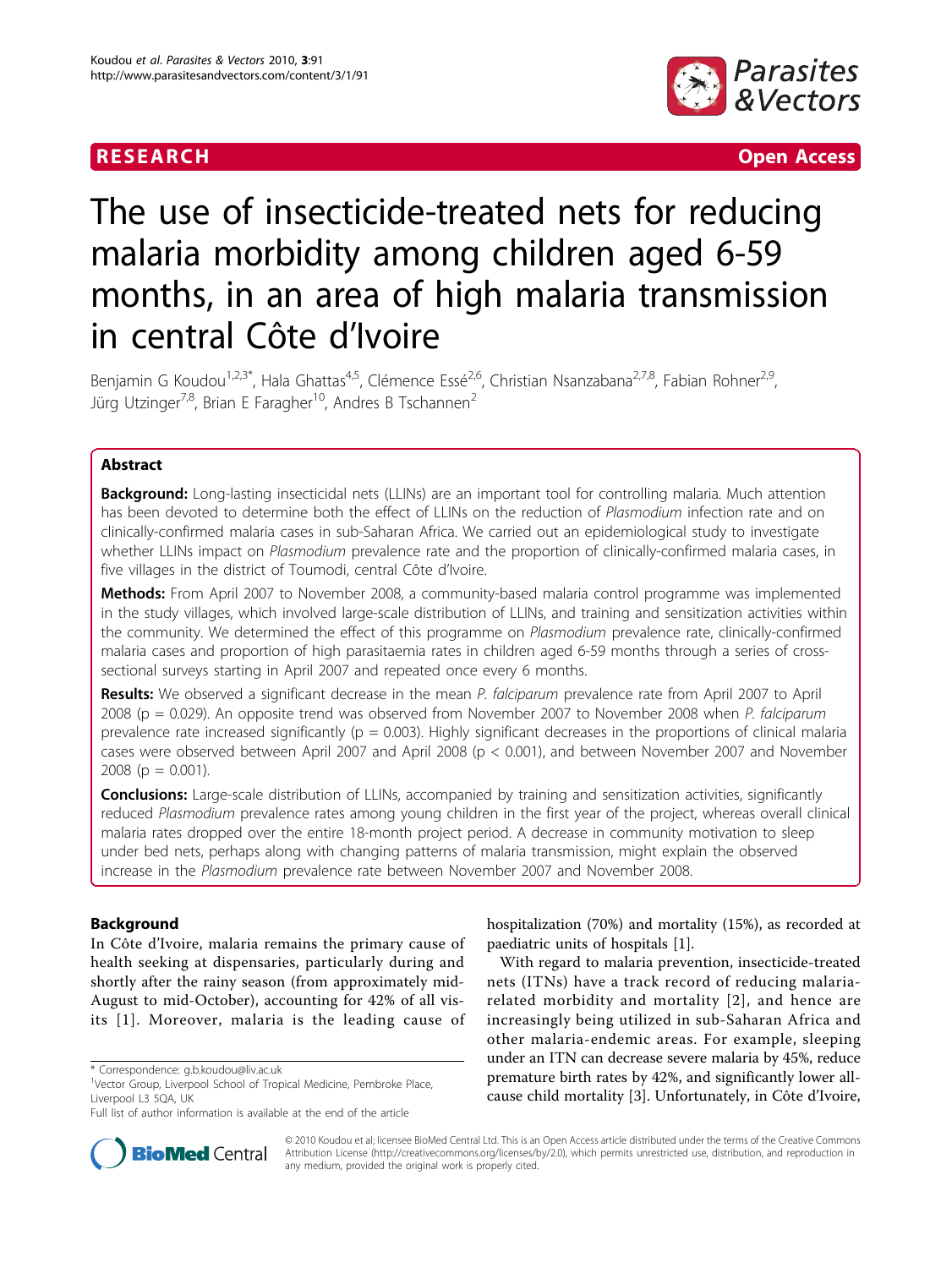ITN coverage is low (i.e. only 6% of children aged below 5 years slept under an ITN according to the 'multiple indicators cluster survey' carried out in 2006) [[4](#page-9-0)], with most of the nets in use being 'untreated'. However, to remain effective, nets need to be re-treated after several months, but re-treatment requires additional skills, and technical knowledge together with affordable products and community participation [[5](#page-9-0)]. Inadequacy of these and other factors may hamper the expansion of largescale programmes involving insecticidal nets, and hence re-impregnation rates remain low and the nets become ineffective [\[6\]](#page-9-0). Consequently, several types of long-lasting insecticidal net (LLIN) treatments have been developed and evaluated in a wide range of situations [\[7](#page-9-0)].

Research carried out in rural Tanzania showed that a social marketing campaign with key messages and products readily adapted to the local settings can boost the coverage rates of ITNs, result in significant health gains and represents a cost-effective intervention to prevent malaria-related death [\[8-10\]](#page-9-0). In view of these findings and given the low coverage rates of ITNs in Côte d'Ivoire, we were motivated to implement a communitybased malaria control programme comprising of selective and mass distribution of LLINs in a highly endemic area of central Côte d'Ivoire [[11](#page-9-0)]. In an initial evaluation, we assessed the exact number of households and age distributions of the population living in the study area. Common knowledge and perceptions pertaining to malaria prevention and use of LLINs were determined by using socio-anthropological surveys to collect baseline information prior to net distribution. Community health workers (CHWs) were trained to help mothers or caregivers to manage uncomplicated malaria cases and to sensitize community members on the advantages of sleeping under a LLIN. Of note, CHWs were carefully selected among the local community. They were proposed by village committees and issues of availability, commitment, honesty and willingness to participate were taken into account. CHWs were trained by community nurses in providing primary health care.

The goal of the project reported here was to reduce malaria morbidity in young children by promoting the use of LLIN within households, facilitated by CHWs. The study was implemented in five villages located in central Côte d'Ivoire that are characterized by the same climate and agricultural activities. We report a descriptive study with no defined control groups, using a 'before-after' evaluation design. Particular emphasis was placed on *Plasmodium* prevalence rate and the number of clinical malaria cases, determined by repeated crosssectional surveys. Plasmodium transmission by malaria vectors was investigated through entomological surveys in parallel to parasitological surveys with details presented elsewhere [\[12\]](#page-9-0).

## Methods

### Study area

The study was conducted in five villages in the health district of Toumodi, in the commune of Djekanou in central Côte d'Ivoire: Tafissou-Bringakro (Taf-Bri), Gbohua-Angbavia (Gbo-Ang), Alluminankro-N'Kloidjo (All-N'Kl), N'Da Dibykro-N'Da Kouassikro (N'Da-N'Da) and Gbakokro-Abokro (Gba-Abo) (Figure [1](#page-2-0)). According to the house-to-house census carried out by interviewing heads of households in April 2007, the population of the target area was estimated at 7420 inhabitants.

The mean annual precipitation in this area is slightly above 1150 mm, and the mean annual temperature is 26.5°C. There are two seasons; a rainy season between April and October, and a dry season between November and March. The main activity in these communities is subsistence agriculture, supplemented with some cash crop, mainly consisting of cocoa, coffee and rubber production. The nearest health infrastructure is located in Taf-Bri, which is run by a nurse and three assistant nurses. Four of the villages have a primary school each (Taf-Bri, Gbo-Ang, N'Da-N'Da and Gba-Abo). At the time of our study, access to the power grid was available in two villages only (Taf-Bri and Gbo-Ang). Four villages had access to running water (Taf-Bri, Gbo-Ang, All-N'Kl and N'Da-N'Da).

Two entomological surveys were carried out in April and July 2008, after net distribution to householders. We recorded biting rates and entomological inoculation rates (EIRs) for Anopheles gambiae s.s., the main malaria vector in central Côte d'Ivoire [\[13-16\]](#page-9-0). The mean biting rates recorded were 1.5 and 4.1 bites/person/night, in April and July 2008, respectively. The corresponding mean EIR recorded were 31.4 and 147.8 infective bites/ person/year in 2008. No mosquitoes from the species of An. funestus and An. pharoensis were found to be infected (BG Koudou, unpublished data).

The mean knock down (KD) and mortality rates recorded after performing standard World Health Organization (WHO) Pesticide Evaluation Scheme (WHOPES) tube bioassay tests in October 2008 with DDT, deltamethrin and permethrin on An. gambiae collected in this study area showed very high efficacy of these compounds. For example, we recorded a high KD rate with low fluctuations (range between 96.7% and 100%) and also a high mortality rate (range between 91.6% and 100%). Hence, there is no indication of resistance among adult An. gambiae s.s mosquitoes in the study area.

#### Ethical approval and informed consent

Our study was approved by the Ivorian Ministry of Health through the national malaria control programme (NMCP). The heads of households in the study villages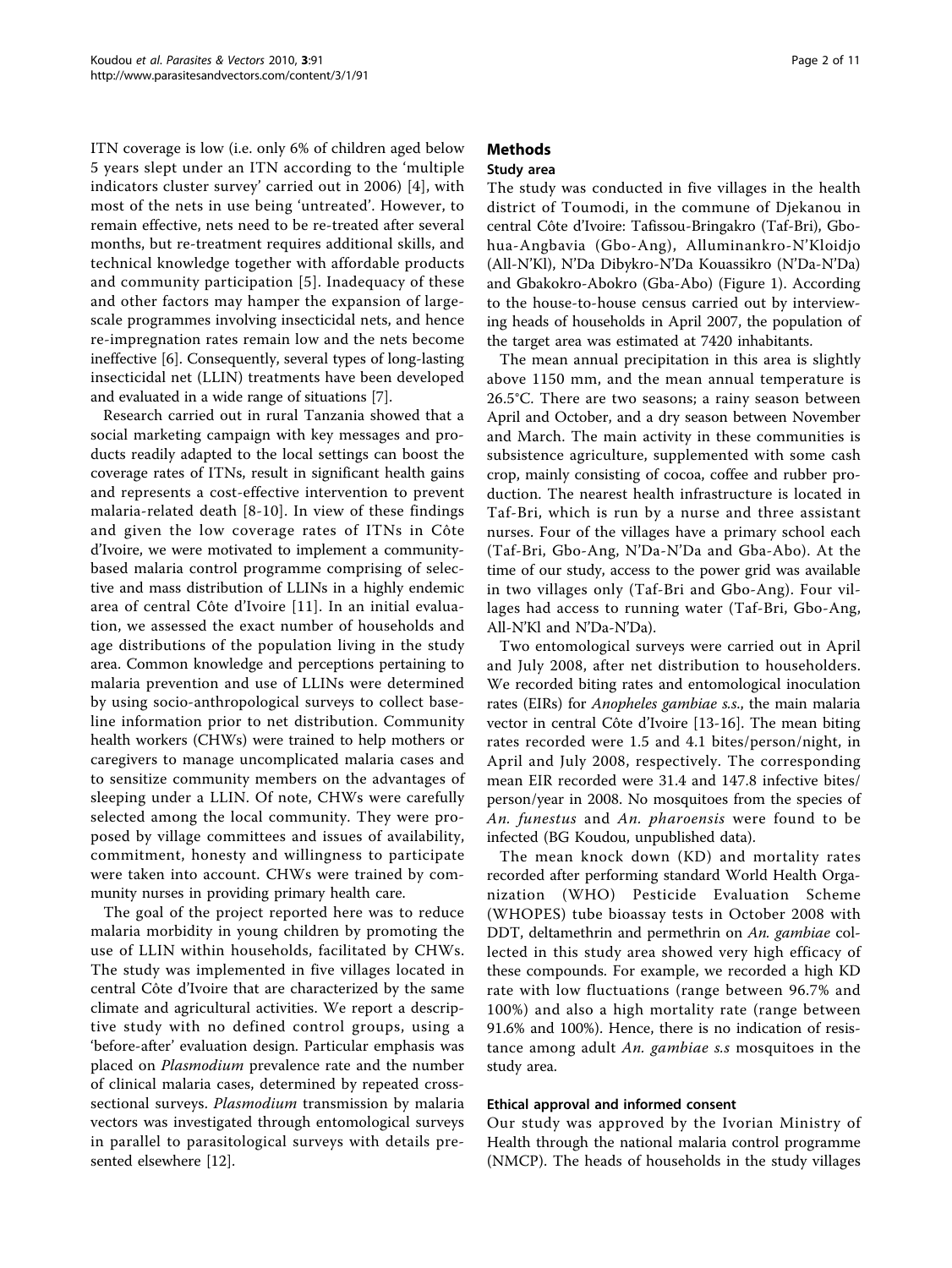<span id="page-2-0"></span>

were informed about the objectives and procedures of the study and the parents or legal guardians of participating children gave written informed consent. Patients with malaria-related symptoms were treated free of charge according to the national malaria policy (i.e. artesunate plus amodiaquine) regardless of whether or not they participated in the cross-sectional surveys.

#### Baseline evaluation

In April 2007, in parallel with a cross-sectional clinical survey, a questionnaire was administered to the heads of households in the five villages. We employed a pretested questionnaire to obtain data on demographics (number of individuals living in a household, age, sex and religion), professional and economic activities of the adult population, assessment of construction material for walls and roofing of houses, connection to the power grid, and appraisal of wealth indicators based on the presence of various assets (e.g. bicycle, radio, etc.). Householders were interviewed about major health problems, preventive measures against mosquito bites (e.g. use of ITNs, fumigating coils, etc.), the availability of latrines, and disposal of wastewater and solid waste. Additionally, in May 2007, a total of 16 focus group discussions (FGDs) were conducted with young men and women, adults and older individuals in three of the study villages (Taf-Bri, Gbo-Ang and All-N'Kl). Participants in the FGDs were recruited randomly with the help of CHWs. These FGDs centred on malaria causes and symptoms, and preventive measures employed against mosquito bites and commonly used antimalarial treatments.

Malariometric measurements were carried out in April 2007 before net distribution in the study villages to assess malaria parasitaemia and clinical cases in children aged 6-59 months. A finger prick blood sample was taken, thick and thin blood films were prepared on microscope slides and they were air-dried on the spot. The slides were transferred to a nearby laboratory and processed as detailed below.

#### LLINs distribution and re-treatment of nets used during more than 30 months

In July 2007, we received 3600 LLINs (PermaNet 2.0) from Vestergaard-Frandsen, of which approximately 2800 nets were distributed in the study villages. The remaining 800 nets were distributed in small hamlets ("campements") that surround the study villages. LLIN distribution started in early August 2007 and was continued until October 2008. Heads of households were encouraged to use the nets for children younger than 5 years of age in order to protect them from mosquito bites. In July 2007, in collaboration with the non-governmental organization Stop Malaria International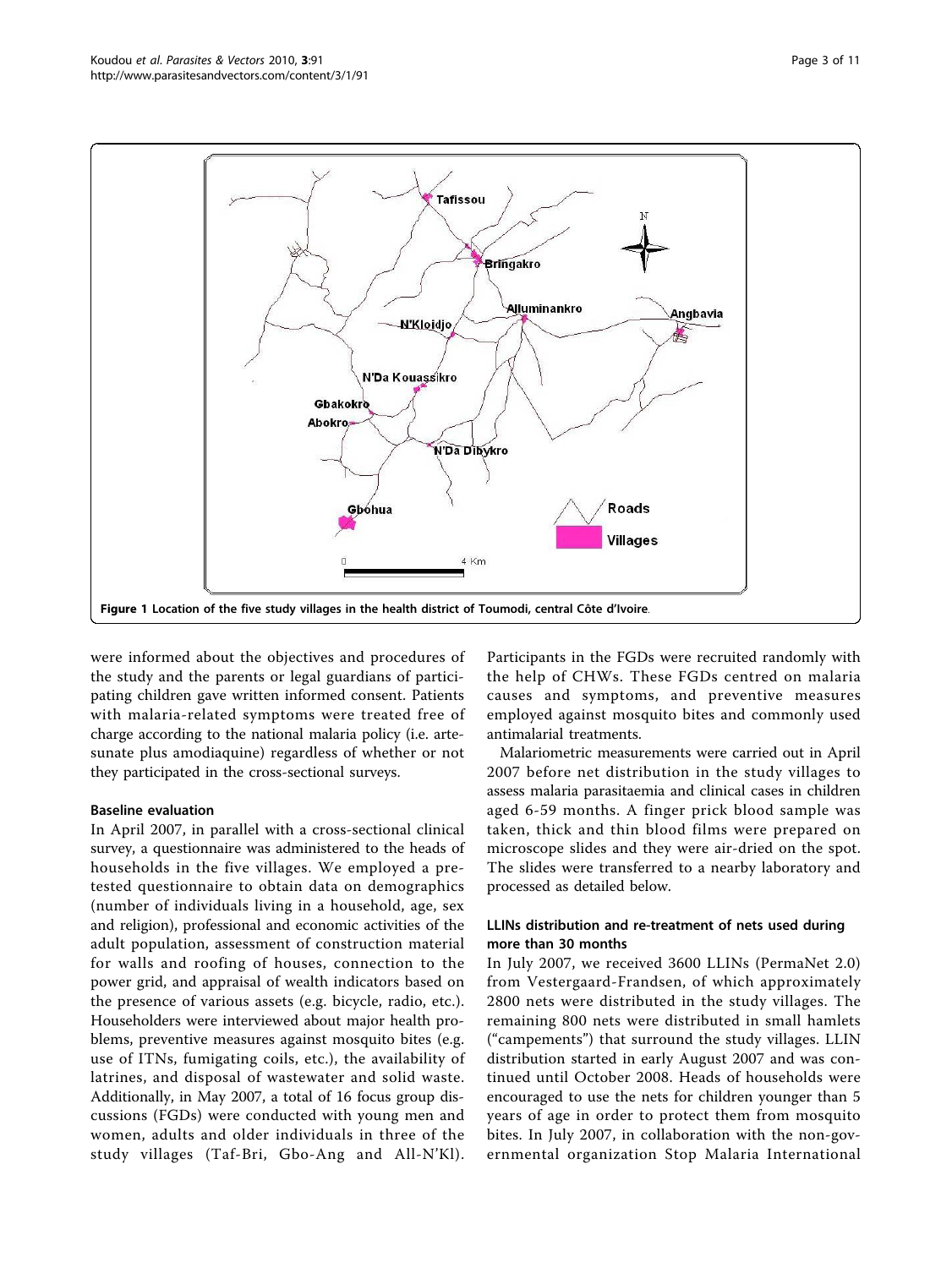(SMI), all nets previously in the area and used for more than 30 months were treated free of charge with a longlasting insecticide treatment (ICON MAXX; Syngenta Corporation). Heads of households were invited to send nets to a designated community location and the CHWs were trained by SMI to treat the untreated nets. Overall, 90 nets were treated according to the manufacturer's procedures.

#### Sensitization and training activities Sensitization activities

Subsequent to the initial evaluation, a series of sensitization campaigns (individual and mass sensitization) were conducted in each village. The aim of these campaigns was to improve knowledge on malaria transmission and preventive measures, and to increase acceptance of LLINs by the beneficiary communities. The activities started with a mass sensitization campaign that focused on the promotion of LLINs by the CHWs. In each village, CHWs held two meetings with the communities, during which everyone was invited to a designated location where the advantages of sleeping under a LLIN were explained and each householder received additional information to ensure that LLINs are used properly. Regular follow-ups were held in the intervention zones after net distribution. Communities were also informed about the importance of re-treating old nets. The sensitization campaign started in July 2007 and ended after reaching a high coverage level in March 2008 (i.e. more than half of children below the age of 5 years slept under a LLIN or a re-treated old net).

LLINs were ordered and packaged according to community preferences determined during an initial social survey carried out in April 2007. In agreement with village authorities, the CHWs were identified as net sellers. LLINs were sold at a low price (approximately US\$ 2, i. e. a third of the costs for a net in Côte d'Ivoire at the time of our study).

#### Training activities

Two training activities were carried out in June and August 2007. First, with the support of the NMCP and the regional health district, CHWs were trained on the causes of malaria transmission, preventive measures against mosquito bites and the management of uncomplicated malaria cases among children under the age of 5 years. Training focussed on the recognition of typical symptoms of uncomplicated malaria, as well as severe symptoms warranting referral to a nearby health centre. Secondly, the CHWs were also trained to perform a follow-up of severe malaria cases, to act as intermediaries between the health services and the community, and to provide advice to mothers/caregivers of under-5 yearold children on how to manage uncomplicated malaria cases. The activities related to mothers' and caregivers'

practices and behaviours in response to malaria attacks were assessed by an MSc student specializing in socioanthropology who was in charge of this appraisal.

Antimalarial drugs (i.e. artemisinin-based combination therapy (ACT)) were kindly provided by a pharmaceutical company (Dafra Pharma; Turnhout, Belgium) and administered free of charge. Drugs were packaged in plastic bags labelled for one age group (0-59 months) according to standard recommendations by WHO. During the survey, children with measured fever (axillary temperature  $> 37.7$ °C) and infected with *P. falciparum* were treated free of charge, and ACTs were given to CHWs to treat new uncomplicated malaria cases detected in agreement with the local nurse after the departure of our research team. CHWs kept drugs and supplied them to mothers/caregivers on demand for treating new uncomplicated malaria cases. CHWs supervised and monitored mothers' and caregivers' practices and behaviours directly by following them while they treated malaria cases that occurred in the household. A part of the money collected when nets were sold was used to assure that ACTs were available during the length of the study.

#### Cross-sectional surveys

Four repeated cross-sectional surveys were carried out in the study villages to assess malaria parasitaemia and clinical malaria in children aged 6-59 months. The surveys were done always in April and November, both in 2007 and 2008, i.e. once before the distribution of LLINs in August 2007 and three times afterwards. During the surveys, mothers and caregivers of under 5-yearold children were invited to accompany their children to a designated community location where a finger prick blood sample was taken from each child. Previously, all mothers who had one or several children below the age of 5 years were listed by the CHWs. During each crosssectional parasitological survey, previously selected children aged 6-59 months came to a designated place with their mothers or caregivers and the children were examined, adhering to a standard protocol.

In the laboratory, air-dried thick and thin blood smears were stained with Giemsa for 45 min. Slides were examined by the same experienced laboratory technician throughout the study under a microscope at high magnification (x 100). *Plasmodium* species and gametocytes were identified and counted against 200 leucocytes. In case fewer than 10 parasites were found, the reading was continued for a total of 500 leucocytes. Parasitaemia was expressed by the number of parasites per μl of blood, assuming a standard count of 8000 leucocytes/μl blood. For quality control, 10% of the slides were randomly selected and re-examined by a senior laboratory technician.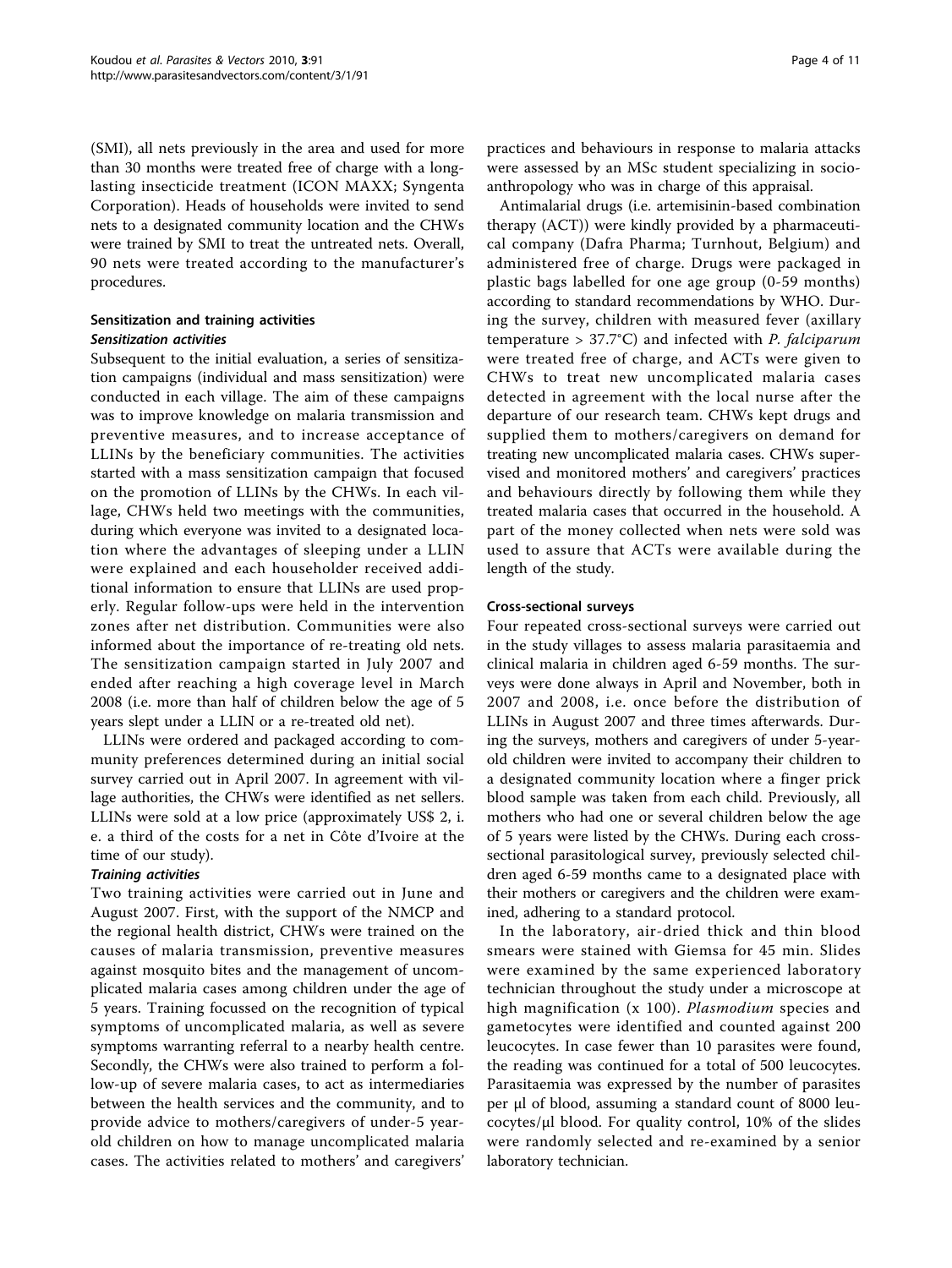In our study, all children having an axillary temperature > 37.7°C were considered as fever cases. Clinical malaria was defined as fever plus parasitaemia [\[17\]](#page-9-0). In all cross-sectional surveys, a measurement of axillary temperature was taken from every child aged 6-59 months. Children with clinical malaria were treated with the first-line ACT antimalarial (i.e. artesunate plus amodiaquine) and paracetamol. High parasitaemia was defined as  $> 5000$  parasites/ $\mu$ l blood [\[15](#page-9-0)]. In each village, complicated malaria cases were referred to the nearest health centre with the help of the CHWs. During each cross-sectional survey, the mothers and caregivers of the children were interviewed about whether their children had slept under a LLIN the night before the survey. Before each survey, mothers and caregivers were invited to fill in and sign an informed consent form. The variation observed in the number of children examined is explained by the fact that during each survey, we examined children who were available and agreed to participate to the study.

#### Follow-up of LLIN distribution campaign

Every 2 months, the coordinator of the project had meetings with the CHWs in order (i) to assess the number of new LLINs sold and (ii) to evaluate the number of new LLINs installed in household sleeping rooms. The goal of these meetings was to assess the new bimonthly coverage rate of LLINs in each village, among children aged 6-59 months, and at the household level in general.

The monthly number of new LLINs sold was used to assess the overall number of LLINs sold. Additionally, every two months, CHWs assessed the number of LLINs installed and properly used in households. During the net promotion campaign, the number of LLINs sold per household was known because CHWs sold the LLINs only to heads of households. As the number of persons living in each household was determined beforehand, CHWs sold exactly the number of nets that were needed per household. Net coverage rates recorded in CHWs log-books were checked during two monitoring and evaluation visits in the study sites (April and October 2008).

#### Statistical analysis

Data were analysed in STATA version 9.0 (STATA Corporation; College Station, TX, USA). Monthly malaria prevalence rates were computed for April 2007, November 2007, April 2008 and November 2008 for each village separately and then for all villages combined. These rates are reported with their 95% confidence intervals (CIs). As it was only possible to evaluate random samples of children in each village at each of the four assessment times, the CIs are finite population corrected

(i.e. adjusted for the known population of each village). Overall monthly prevalence rates were compared before and after the distribution of the LLINs, using logistic regression models that were adjusted for the clustering of individuals within villages (by including village number as a dummy random variable, using the "cluster (village code)" subcommand in the "logistic" subroutine in Stata 9.0). To allow for known seasonal variation in malaria rates in the study area [[16\]](#page-9-0), comparisons were restricted to April 2007 vs. April 2008 and November 2007 vs. November 2008. No formal comparisons were made within individual villages as this was outside the remit of the study; differences between villages were adjusted for by treating these as clusters. Statistical significance was set at the conventional alpha =  $0.05$  (5%) level.

#### Results

#### Socioeconomic analyses and bed net use at baseline

Table [1](#page-5-0) presents the results of the initial survey carried out in all households ( $n = 717$ ) in each of the five villages. Improved sanitation facilities (modern latrines and electricity) are not widely available in the study area.

The surveys showed a clear difference between reported ownership and net use. Though a third of households (34.2%) possessed a net, only 3.2% of householder reported that they actually used these nets (corresponding to 237 persons). A common reason stated by adults for not using a net was that the nets were not felt appropriate. The proportion of children below the age of 5 years who slept under a net was low (14.2%). With regard to personal protective measures against mosquito bites, fumigating coils was the most widely used tool (28.0%). Approximately one out of seven households used insecticide sprays, mainly applied on walls and ceilings (15.2%).

The preferred colour for the use of LLINs was blue; almost half of the interviewed households mentioned this colour (45.3%), followed by green (22.8%) and white (12.1%). The preferred shape of LLINs mentioned by the households is rectangular (64.1%). More than threequarter of the householders interviewed (77.1%) agreed to pay F CFA 1000 (approximately US\$ 2), corresponding to one third of the LLIN price at the national public health pharmacy at the time of our study.

#### Socio-anthropological qualitative analyses

According to the FGDs, the main causes of malaria were the sun, tiredness due to field work and household work, inadequate nutrition, cold and constipation. Concerning the use of preventive measures against mosquito bites, the majority of respondents mentioned anti-mosquito measures such as ITNs, fumigating coils, modern and traditional insecticides.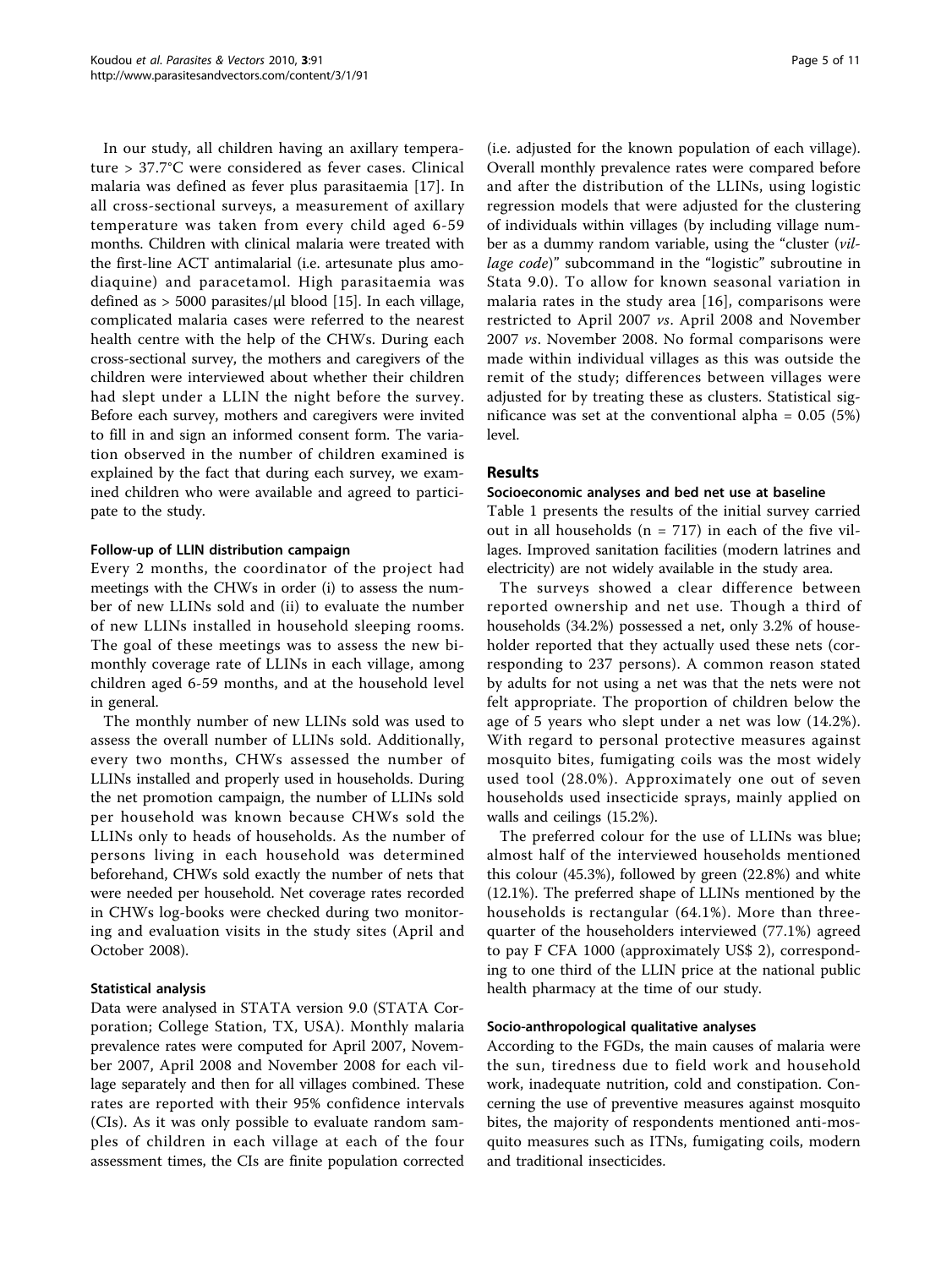| Socioeconomic indicators                      | Study village       |                               |                                 |                            |                     | Overall |
|-----------------------------------------------|---------------------|-------------------------------|---------------------------------|----------------------------|---------------------|---------|
|                                               | Gbohua-<br>Angbavia | Tafissou-<br><b>Bringakro</b> | N'Da Dibykro-N'Da<br>Kouassikro | Alluminankro-<br>N'Kloidjo | Gbakokro-<br>Abokro |         |
| Number of households                          | 245                 | 158                           | 127                             | 120                        | 67                  | 717     |
| Number of children $\leq$ 5 years             | 256                 | 320                           | 175                             | 159                        | 81                  | 991     |
| Houses without cement bricks (%)              | 56.2                | 50.7                          | 31.3                            | 55.7                       | $\circ$             | 43.1    |
| Roof with thatched-grass (%)                  | 16.8                | 23.6                          | 11.6                            | 23.5                       | 6.1                 | 17.4    |
| Illiteracy rate (%)                           | 64.1                | 53.3                          | 53.8                            | 62.1                       | 46.2                | 58.1    |
| Protective measures against<br>mosquito bites |                     |                               |                                 |                            |                     |         |
| Nets coverage rate (%)                        | 2.5                 | 3.6                           | 2.4                             | 7.2                        | 1.6                 | 3.2     |
| Fumigating coils (%)                          | 55.9                | 17.0                          | 36.7                            | 14.6                       | 3.8                 | 28.0    |
| Use of insecticide sprays (%)                 | 13.2                | 14.2                          | 8.7                             | 22.5                       | 19.2                | 15.2    |
| No protective measure                         | 21.9                | 51.7                          | 43.9                            | 46.5                       | 60.8                | 43.2    |
| Preferred colour of bed net                   |                     |                               |                                 |                            |                     |         |
| Blue (%)                                      | 46.9                | 44.4                          | 48.4                            | 38.9                       | 57.7                | 45.3    |
| Green (%)                                     | 24.7                | 22.1                          | 22.6                            | 37.8                       | 15.4                | 22.8    |
| White (%)                                     | 21.1                | 7.9                           | 10.1                            | 3.8                        | 3.8                 | 12.1    |
| Other colours                                 | 3.2                 | 13.7                          | 8.8                             | 9.6                        | 13.2                | 9.6     |
| Don't know                                    | 4.1                 | 11.9                          | 10.1                            | 9.9                        | 9.9                 | 10.2    |
| Contribution to pay for a LLIN (in F<br>CFA)  |                     |                               |                                 |                            |                     |         |
| $< 1000$ (%)                                  | 1.8                 | 4.2                           | 23.4                            | 1.6                        | 6.5                 | 7.5     |
| 1000 (%)                                      | 97.2                | 82.7                          | 62.1                            | 50.4                       | 88.5                | 77.1    |
| 1500 (%)                                      | 1.0                 | 11.1                          | 9.1                             | 37.8                       | 3.8                 | 12.4    |
| $>1500$ (%)                                   | 0.0                 | 2.0                           | 5.4                             | 10.2                       | 1.2                 | 3.8     |
| Preferred shape of LLINs                      |                     |                               |                                 |                            |                     |         |
| Rectangular (%)                               | 55.1                | 76.4                          | 55.6                            | 67.3                       | 88.5                | 64.1    |
| Cylindrical (%)                               | 41.8                | 13.1                          | 18.2                            | 11.4                       | 7.7                 | 23.4    |
| Conical (%)                                   | 3.1                 | 10.5                          | 26.2                            | 21.3                       | 3.8                 | 12.5    |
| Convinced of LLINs efficacy (%)               | 93.5                | 92.2                          | 72.2                            | 57.9                       | 46.2                | 84.7    |

<span id="page-5-0"></span>Table 1 Household characteristics and protective measures against mosquito bites in five study villages, central Côte d'Ivoire

With regard to malaria symptoms, fever was clearly the most important one, followed by loss of appetite, tiredness, abdominal discomfort and diarrhoea. Additionally, yellow eyes and yellow urine were frequently mentioned. Modern health care providers interviewed moreover indicated constipation, diarrhoea, nausea, body aches and pains.

Traditional medicine is primarily sought when a malaria episode occurs. Modern drugs were used to a lesser extent, often simultaneously with traditional medicine.

#### Impregnation of untreated nets, sensitization and training activities

A total of 11 CHWs in the five study villages were trained on malaria transmission, preventives measures against mosquito bites and the management of uncomplicated malaria cases among children aged 6-59 months.

With the support of SMI, CHWs were trained in the treatment of old nets. CHWs also served as intermediates between the health services and the community, and they were responsible for providing advice to mothers and caregivers of under-5 year-old children on how to manage uncomplicated malaria cases.

Following the sale of LLINs to household members, CHWs assisted in the installation of the LLINs. Fourteen months after net distribution, the proportions of children below the age of 5 years who slept under a LLIN were 47.3%, 56.4%, 51.1%, 55.4% and 50.2% in the villages of All-N'Kl, Gba-Abo, N'Da-N'Da, Taf-Bri and Gbo-Ang, respectively. Table [2](#page-6-0) summarises the increase in net usage in young children during LLIN promotion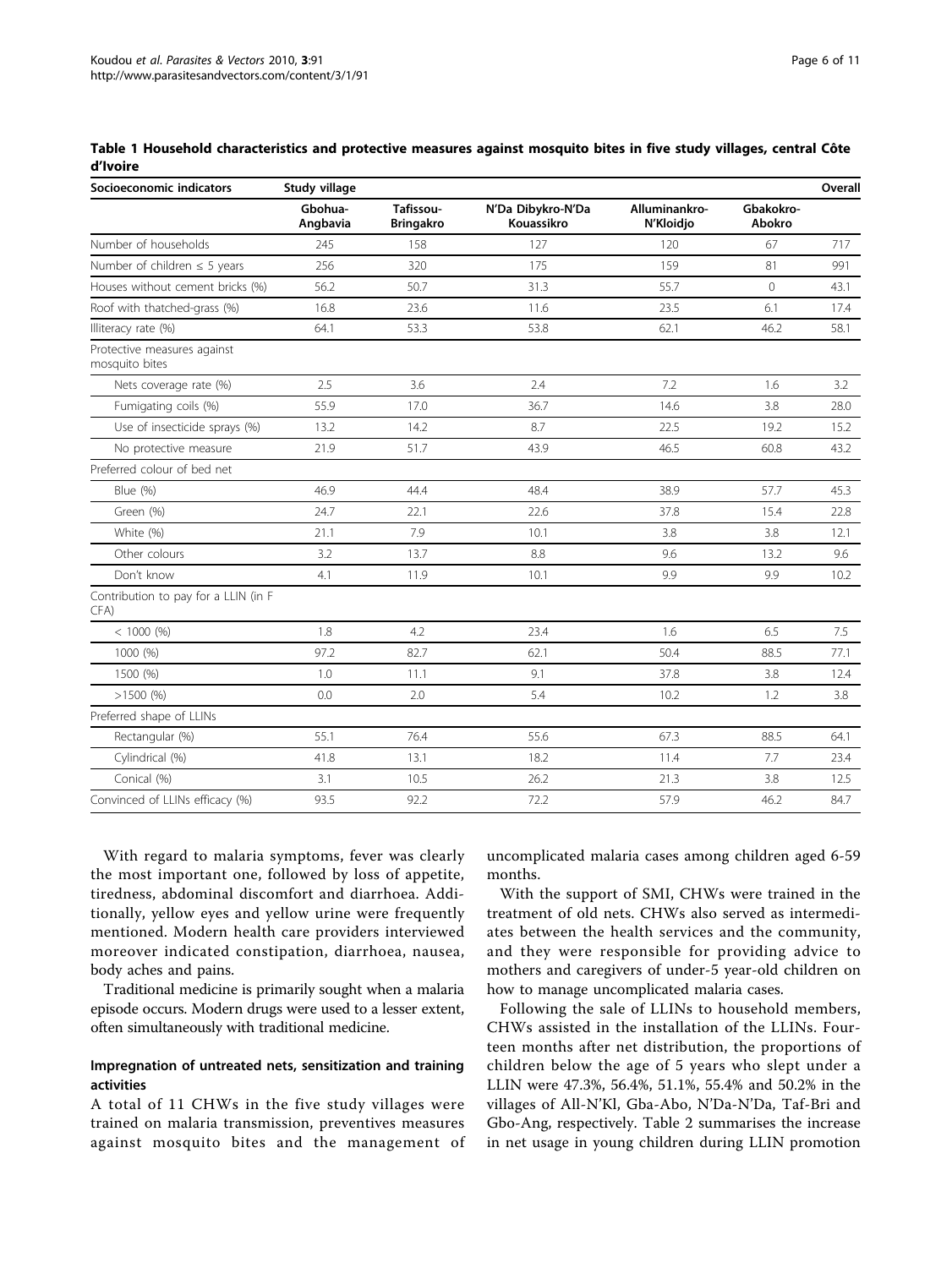| <b>Study sites</b>           | Proportions of children <5 years old sleeping under a LLIN |               |            |               |  |  |
|------------------------------|------------------------------------------------------------|---------------|------------|---------------|--|--|
|                              | <b>April 2007</b>                                          | November 2007 | April 2008 | November 2008 |  |  |
| Gbohua-Angbavia              | 2.7(169)                                                   | 17.6 (174)    | 35.7 (81)  | 50.2 (125)    |  |  |
| Gbakokro-Abokro              | n.a                                                        | 18.9 (108)    | n.a        | 56.4 (69)     |  |  |
| Tafissou-Bringakro           | 3.6(262)                                                   | 19.4 (192)    | 37.9 (166) | 55.4 (146)    |  |  |
| N'Da Dibykro-N'Da Kouassikro | 2.4(143)                                                   | 16.2 (129)    | 34.5 (111) | 51.1(117)     |  |  |
| Alluminankro-N'Kloidjo       | 7.2 (129)                                                  | 17.3 (110)    | 33.6 (95)  | 47.3 (92)     |  |  |
| Overall                      | 3.5(506)                                                   | 17.9 (453)    | 36.0 (713) | 52.1 (549)    |  |  |

<span id="page-6-0"></span>Table 2 Proportions of children under the age of 5 years who slept under a LLIN the night before a questionnaire survey in four cross-sectional surveys carried out between April 2007 and November 2008 (in bracket the number of children surveyed), in five villages in central Côte d'Ivoire

campaigns in the study villages from April 2007 (baseline) to November 2008.

#### Malaria parasite infection rates

P. falciparum was clearly the predominant malaria parasite in the study villages. Its frequency among positive blood films obtained during the repeated cross-sectional surveys was above 87%. Single species infections with P. malariae were found in 3.7-6.2% of the positive slides. Mixed species infections with P. falciparum and P. malariae ranged between 1.2% and 3.8%. Neither P. ovale nor P. vivax single infections were diagnosed throughout the study. The annual gametocyte rates ranged between 2.4% and 3.7%.

#### Plasmodium falciparum prevalence rates

Table 3 summarises the results of the P. falciparum prevalence (number of positive children/number of children examined) obtained during repeated crosssectional surveys carried out between April 2007 and November 2008, in the five study villages among children aged 6-59 months. The data revealed that the prevalence of P. falciparum was high in November 2007 and 2008 (during the short rainy season) and low in April 2007 and 2008 (beginning of the long rainy season).

An overall significant decrease in the P. falciparum prevalence occurred from April 2007 to April 2008 (p = 0.029), although it was noted that the rate increased in this period in one of the study villages (Gbo-Ang). An opposite trend was observed from November 2007 to November 2008; P. falciparum prevalence rate increased significantly ( $p = 0.003$ ), with consistent increases observed in each of the five villages.

#### Proportion of high parasitaemia and use of LLINs

Table [4](#page-7-0) summarises the proportion of high parasitaemia (> 5000 parasites/μl blood) between children who slept under a LLIN and those who did not in the night before the survey, stratified by study village.

Sleeping under a LLIN did not have any effect on the proportion of high parasitaemia in the study villages. Indeed, the differences between the proportions of high parasitaemia recorded among children who slept under a LLIN and those who did not in the night before the survey showed no statistical significance: All-N'Kl ( $p =$ 0.246), Gba-Abo (p = 0.084), N'Da-N'Da (p = 0.365), Taf-Bri ( $p = 0.953$ ) and Gbo-Ang ( $p = 0.111$ ).

#### Proportions of fever cases found to be positive for P. falciparum

Table [5](#page-7-0) summarises the proportion of fever cases found to be positive for P. falciparum after blood examination

|  | Table 3 Plasmodium falciparum prevalence rates (95% confidence interval) and number of children examined per    |  |  |  |  |
|--|-----------------------------------------------------------------------------------------------------------------|--|--|--|--|
|  | village (in bold), recorded during repeated cross-sectional surveys carried out between April 2007 and November |  |  |  |  |
|  | 2008 in five study villages in central Côte d'Ivoire                                                            |  |  |  |  |

| Study sites                  |                      |                                                   | Malaria parasitaemia prevalences (95% CI) <sup>†</sup>  |                      |  |  |  |
|------------------------------|----------------------|---------------------------------------------------|---------------------------------------------------------|----------------------|--|--|--|
|                              |                      | April                                             | <b>November</b>                                         |                      |  |  |  |
|                              | 2007                 | 2008                                              |                                                         | 2008                 |  |  |  |
| Gbohua-Angbavia              | 45.6 (41.1-50.0)/169 | 54.3 (45.2-63.5)/81                               | 62.6 (58.5-66.8)/174                                    | 74.4 (68.9-79.9)/125 |  |  |  |
| Gbakokro-Abokro              |                      | n.a                                               |                                                         | 88.1 (83.7-92.6)/69  |  |  |  |
| Tafissou-Bringakro           | 47.7 (45.1-50.3)/262 | 25.3 (20.7-29.9)/166                              | 62.0 (57.6-66.4)/192                                    | 82.9 (78.3-87.4)/146 |  |  |  |
| N'Da Dibykro-N'Da Kouassikro | 28.7 (25.5-31.9)/143 | 17.1 (12.8-21.4)/111                              | 52.7 (48.2-57.2)/129                                    | 59.0 (53.8-64.2)/117 |  |  |  |
| Alluminankro-N'Kloidjo       | 57.8 (54.5-61.1)/129 | 17.9 (12.9-22.9)/95                               | 55.5 (50.2-60.7)/110                                    | 90.2 (86.2-94.2)/92  |  |  |  |
| Overall                      | 45.3 (43.6-47.0)/506 | 26.9 (24.2-29.7)/453                              | 60.2 (58.3-62.3)/713                                    | 77.6 (75.3-79.8)/549 |  |  |  |
|                              |                      | April 2007 vs. April 2008: $p = 0.029^{\ddagger}$ | November 2007 vs. November 2008: $p = 0.003^{\ddagger}$ |                      |  |  |  |

n.a: not assessed †: finite population corrected ‡: adjusted for cluster sampling design.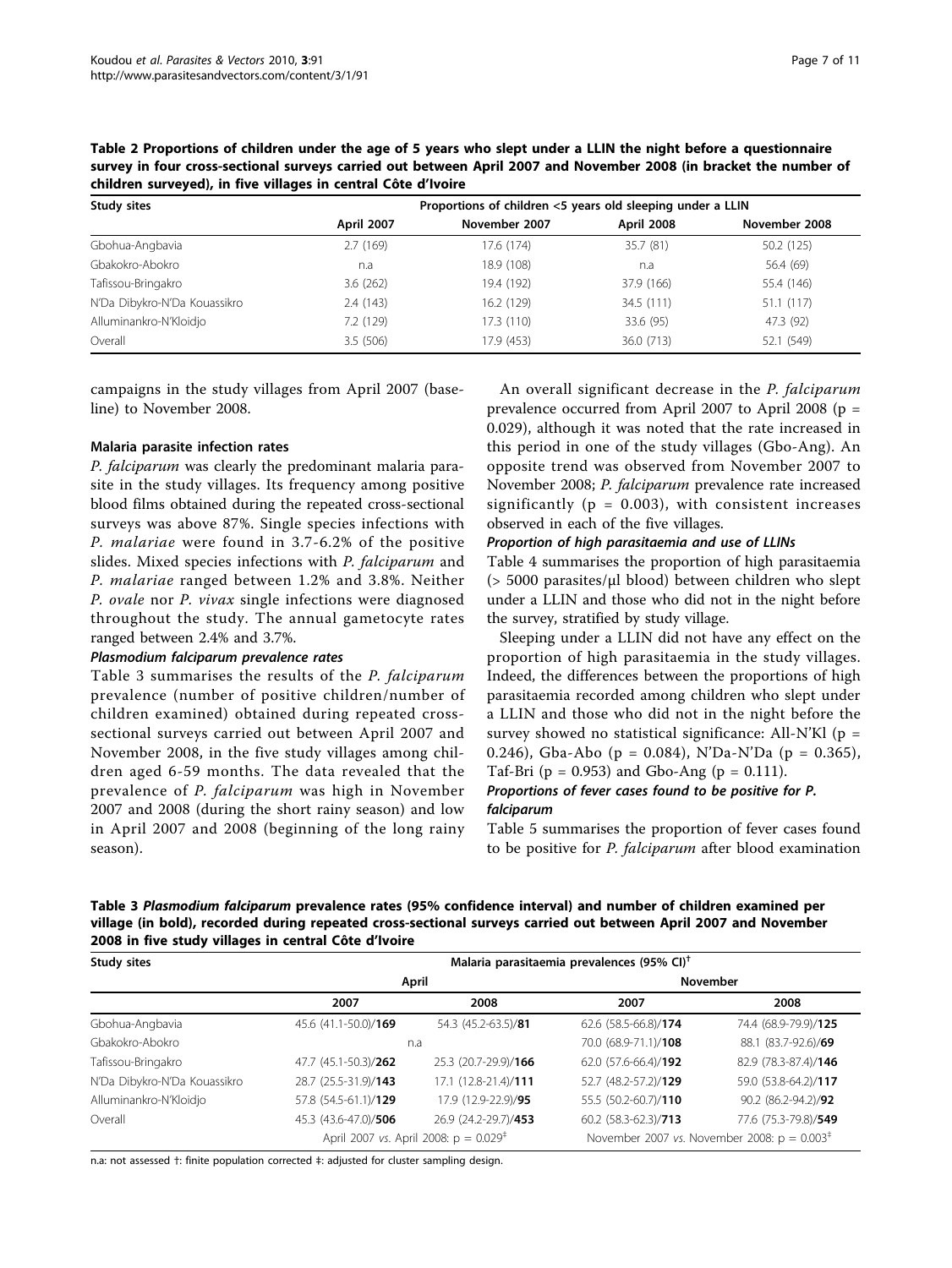| sectional surveys carried out between April 2007 and November 2008 in five study villages in central Cote d'Ivoire |                                |                           |         |  |  |  |
|--------------------------------------------------------------------------------------------------------------------|--------------------------------|---------------------------|---------|--|--|--|
| <b>Study sites</b>                                                                                                 | Periods of surveys carried out |                           | P-value |  |  |  |
|                                                                                                                    | Sleeping under a LLIN          | Not sleeping under a LLIN |         |  |  |  |
| Gbohua-Angbavia                                                                                                    | 4.0(11/275)                    | 7.7(21/274)               | 0.084   |  |  |  |
| Gbakokro-Abokro                                                                                                    | 13.0 (13/100)                  | 5.2(4/77)                 | 0.111   |  |  |  |
| Tafissou-Bringakro                                                                                                 | 5.7 (24/424)                   | 5.6 (19/342)              | 0.953   |  |  |  |
| N'Da Dibykro-N'Da Kouassikro                                                                                       | 2.9(7/236)                     | 6.1(16/264)               | 0.115   |  |  |  |
| Alluminankro-N'Kloidjo                                                                                             | 4.6(10/218)                    | 6.7(14/208)               | 0.365   |  |  |  |
| Total                                                                                                              | 5.2 (65/1253)                  | 6.3(74/1165)              | 0.246   |  |  |  |

<span id="page-7-0"></span>Table 4 Proportion of children less than 5 years old with high parasitaemia levels (> 5000 parasites/ul blood; in brackets number of high parasitaemia out of the number of children examined), observed during repeated crosssectional surveys carried out between April 2007 and November 2008 in five study villages in central Côte d'Ivoire

(clinical malaria cases). A highly significant fall in clinical malaria rates was observed both between April 2007 and April 2008 (p < 0.001), and between November 2007 and November 2008 ( $p = 0.001$ ). These trends were reflected in all five villages.

#### **Discussion**

The increase recorded in *Plasmodium* prevalence rate from November 2007 to November 2008 could be explained by the fact that during the latter period, conditions such as rainfall and humidity were more conducive to mosquito development. Generally, when environmental conditions are favourable (monthly rainfall up to 150 mm and humidity around 85%), more productive An. gambiae breeding sites are formed, contributing to the increase of Plasmodium infection [[18](#page-9-0)]. Previous studies carried out in sub-Saharan Africa, in areas of stable malaria characterized by high EIRs, showed that the protective efficacy of LLINs was lower [[2](#page-9-0)]. The reduction recorded in LLIN protective efficacy is confirmed by the fact that several studies performed in three malaria stable West African countries (Ghana, Côte d'Ivoire and Burkina Faso) reported very low reduction on Plasmodium prevalence rate (13% reduction when the control group

did not have any nets and 10% reduction when the control group had untreated nets) [[19-21](#page-9-0)]. Increased records in Plasmodium prevalence rate could also be due to the fact that LLINs were not properly used by householders, specifically because we recorded a reduction in malaria transmission in April and July 2008, 9 months after net distribution (unpublished data). During this low transmission and biting period, the perceived benefits of reduction in mosquito bites and of malaria were considered not to be important by household members. Recent studies carried out in Burkina Faso [[22](#page-9-0)] showed that LLINs were not used during the dry season (period of low biting rates) and when the perceived benefits of reduction in mosquitoes bites and of malaria were considered not to be important, even during the high transmission period. Additionally, both studies have shown that the usefulness of LLINs in reducing malaria prevalence rate and morbidity was moderated by the fact that mosquitoes were considered to be only one of several factors which caused malaria [\[22\]](#page-9-0).

From April 2007 to April 2008, a statistically significant reduction was observed in the overall Plasmodium infection rates recorded among children aged between 6 and 59 months. Indeed, activities carried out few

Table 5 Percentage of children less than 5 years old examined positive after blood examination (number of positive fever cases/number of children examined), and number of children examined per village (in bold), recorded during repeated cross-sectional surveys carried out between April 2007 and November 2008 in five study villages in central Côte d'Ivoire

| Study sites                  |                                                   |                    | Proportions of clinical malaria cases (95% CI) <sup>†</sup> |                    |  |  |  |
|------------------------------|---------------------------------------------------|--------------------|-------------------------------------------------------------|--------------------|--|--|--|
|                              | April                                             |                    | <b>November</b>                                             |                    |  |  |  |
|                              | 2007                                              | 2008               | 2007                                                        | 2008               |  |  |  |
| Gbohua-Angbavia              | 17.2 (13.8-20.5)/169                              | 3.6 (0.2-7.0)/81   | 12.5 (9.8-15.4)/174                                         | 5.6 (2.7-8.4)/125  |  |  |  |
| Gbakokro-Abokro              | n.a                                               |                    |                                                             | 3.3 (1.0-5.7)/69   |  |  |  |
| Tafissou-Bringakro           | 18.3 (16.3-20.2)/262                              | $6.3(3.6-9.1)/166$ | 10.4 (7.7-13.2)/192                                         | 8.3 (4.9-11.6)/146 |  |  |  |
| N'Da Dibykro-N'Da Kouassikro | 9.8 (7.7-11.9)/143                                | $4.5(2.1-6.8)/111$ | 19.4 (15.8-22.9)/129                                        | 8.3 (5.1-11.6)/117 |  |  |  |
| Alluminankro-N'Kloidjo       | 8.1 (6.3-10.0)/129                                | 5.3 (0.2-8.2)/95   | 13.6 (10.0-17.3)/110                                        | 10.6 (6.6-14.7)/92 |  |  |  |
| Overall                      | 14.4 (13.2-15.6)/506                              | 5.1 (3.7-6.5)/453  | 12.7 (11.3-14.0)/713                                        | 7.5 (6.0-9.0)/549  |  |  |  |
|                              | April 2007 vs. April 2008: $p < 0.001^{\ddagger}$ |                    | November 2007 vs. November 2008: $p = 0.001^{\ddagger}$     |                    |  |  |  |

n.a: not assessed †: finite population corrected ‡: adjusted for cluster sampling design.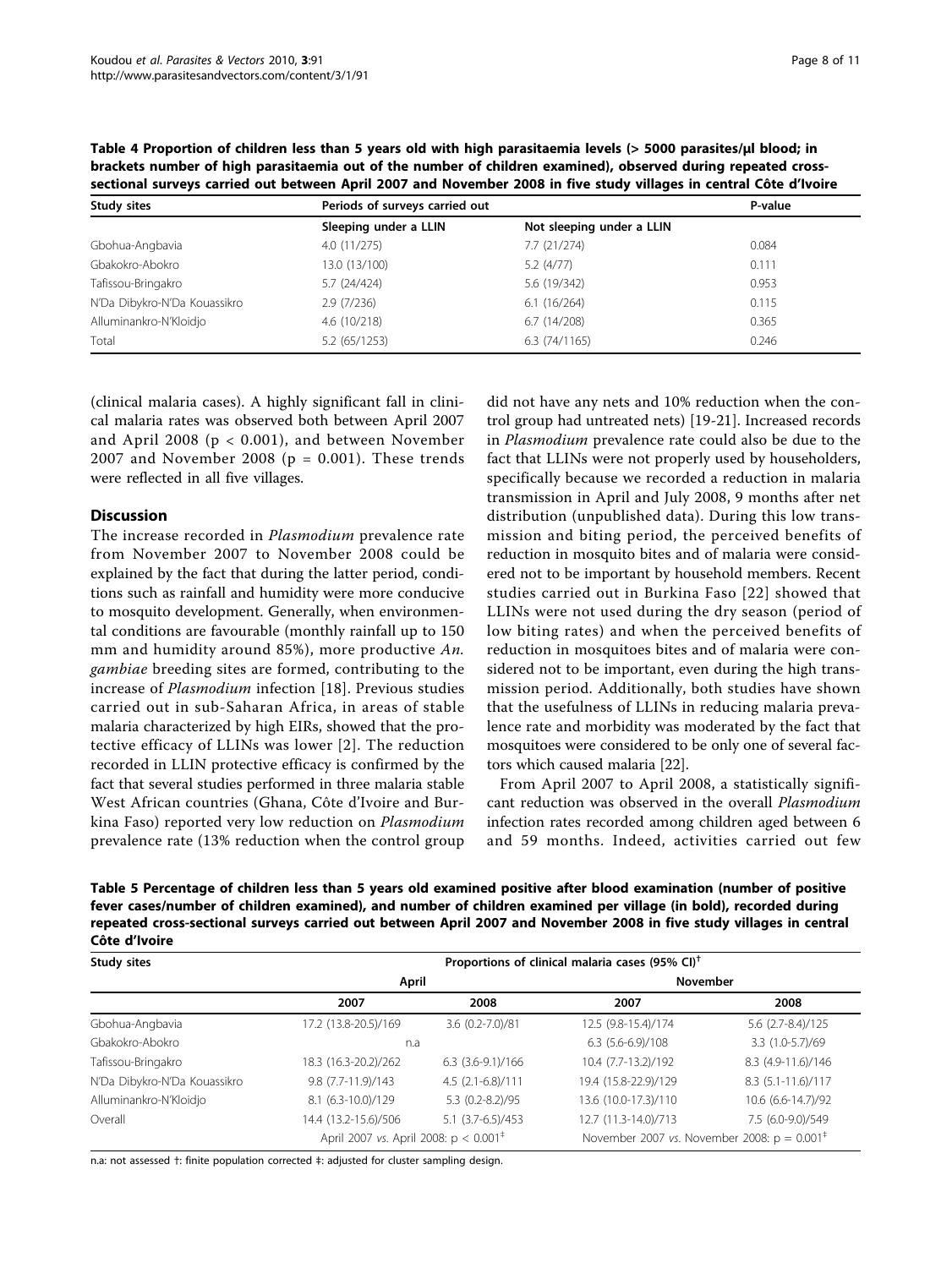months after net distribution by CHWs and mass sensitization campaigns undertaken in the study villages contributed to reduce drastically Plasmodium prevalence rate. It is conceivable that the motivation for the use of LLINs is high shortly after mass and household-tohousehold sensitization campaigns. This argument is confirmed by a recent study carried out in Burkina Faso showing that the motivation for the use of LLINs decreased after less than a year [[22\]](#page-9-0). The increase in motivation for the use of LLINs could also be explained by the fact that nets were distributed during the short rainy season (from mid-September to mid-November), at a time  $An$ . gambiae biting rates are supposed to be high. During this study period, particularly in April, during the rainy season, previous studies carried out in three urban cities of West Africa (Abidjan, Cotonou and Ouagadougou) showed that sleeping under an ITN the night before the survey was protective against Plasmo-dium infection [[23](#page-9-0)-[25\]](#page-9-0). Additionally, a recent study showed that *Plasmodium* prevalence rate was strongly influenced by socioeconomic status, and the methods used for prevention depended on their perceived cost [[26\]](#page-9-0). In our study, however, no link was found between the proportion of protective measures and Plasmodium infection rates, perhaps because in villages where we recorded the highest Plasmodium infection rates, the use of fumigating coils and insecticides was high.

Another important finding of our study is that we observed a significant decrease in the overall proportions of clinical malaria cases among children less than 5 years old during both study periods, from April 2007 to April 2008 and from November 2007 to November 2008. This observation might be explained by the considerable number of household members sleeping under LLINs instigated by the household-to-household and mass sensitization campaigns undertaken before and after net distribution. Of note, in this project, although the price of nets was relatively low, we did not carry out free distribution of nets. Similarly, in Tanzania, 10 years ago, social marketing of treated nets was identified as an effective means for malaria control in rural settings. Eighteen months after launching promotion of treated nets, 46% of 312 families with children aged less than 5 years reported that their children were sleeping under treated nets [\[8\]](#page-9-0). In a demographic surveillance system area of Tanzania, after a social marketing campaign, ITN coverage of infants rose from < 10% at baseline to > 50% some 3 years later. Treated nets were associated with a 27% increase in survival in children aged 1 month to 4 years [[9\]](#page-9-0). A reduction in the number of clinical malaria cases was also recorded in Kafine, a village located in the northern rice-growing region of Côte d'Ivoire, where the main malaria vector, An. gambiae s. s., is resistant to permethrin and other pyrethroids [\[20](#page-9-0)]. In this village, the rate of malaria attacks was twice as high among non-users of mosquito nets. Meanwhile, previous studies performed in several West African malaria stable countries (Côte d'Ivoire, Gambia and Sierra Leone), the differences in treated nets protective efficacies against uncomplicated malaria were low (11%) [[20,27,28](#page-9-0)].

Finally, in our study, no significant statistical difference was found between users and non-users of LLINs concerning the prevalence of high parasitaemia levels (> 5000 parasites/μl blood). This observation is in agreement with previous studies carried out in the savannah village of Kafine, northern Côte d'Ivoire, where no difference was found between user and non-user groups of mosquito nets with regard to the prevalence of high parasitaemia, or gametocytes or to the mean parasite load [\[20\]](#page-9-0). Generally, in a highly endemic area, there is no marked variation in malaria prevalence rates and morbidity during the season of high prevalence rate. Indeed, in some previous studies performed in East Africa treated nets did not appear to reduce malaria prevalence rate, parasite density and all cause morbidity [[29,30](#page-9-0)]. Conversely, treated nets have proved to have a significant protective efficacy against high parasitaemia in Kenya among children less than 5 years [[31\]](#page-10-0).

To conclude, training and sensitization activities undertaken before and after net distribution contributed to reducing Plasmodium prevalence from April 2007 to April 2008 and to significantly reducing the number of clinical malaria cases. However, 8-9 months after net distribution, a decrease in the motivation for the use of nets probably favoured a significant increase in the overall Plasmodium prevalence rate from November 2007 to November 2008. Thus, continued long-term social marketing for promoting LLINs holds promise for effective malaria control in rural and urban malaria endemic countries.

#### Acknowledgements

Our thanks are addressed to the village authorities, villagers, the health district officers and the nurse of the five study villages Tafissou-Bringakro, Gbohua-Angbavia, Alluminankro-N'Kloidjo, N'Da Dibykro-N'Da Kouassikro, Gbakokro-Abokro, belonging to the health district of Toumodi. This investigation received financial support from a private donation made to the London School of Hygiene and Tropical Medicine. While this project was carried out, BGK was partially supported by the Swiss Tropical and Public Health Institute.

#### Author details

<sup>1</sup>Vector Group, Liverpool School of Tropical Medicine, Pembroke Place Liverpool L3 5QA, UK. <sup>2</sup>Centre Suisse de Recherches Scientifiques en Côte d'Ivoire, 01 BP 1303, Abidjan 01, Côte d'Ivoire. <sup>3</sup>UFR Sciences de Nature Université d'Abobo-Adjamé, 02 BP 801, Abidjan 02, Côte d'Ivoire. <sup>4</sup>MRC International Nutrition Group, London School of Hygiene and Tropical Medicine, Keppel Street, London WC1E 7HT, UK. <sup>5</sup>Department of Nutrition and Food Sciences, American University of Beirut, P.O. Box 11-0236, Beirut 1107 2020, Lebanon. <sup>6</sup>Institut d'Ethno Sociologie, Université de Cocody-Abidjan, 01 BP V34, Abidjan 01, Côte d'Ivoire. 7Department of Epidemiology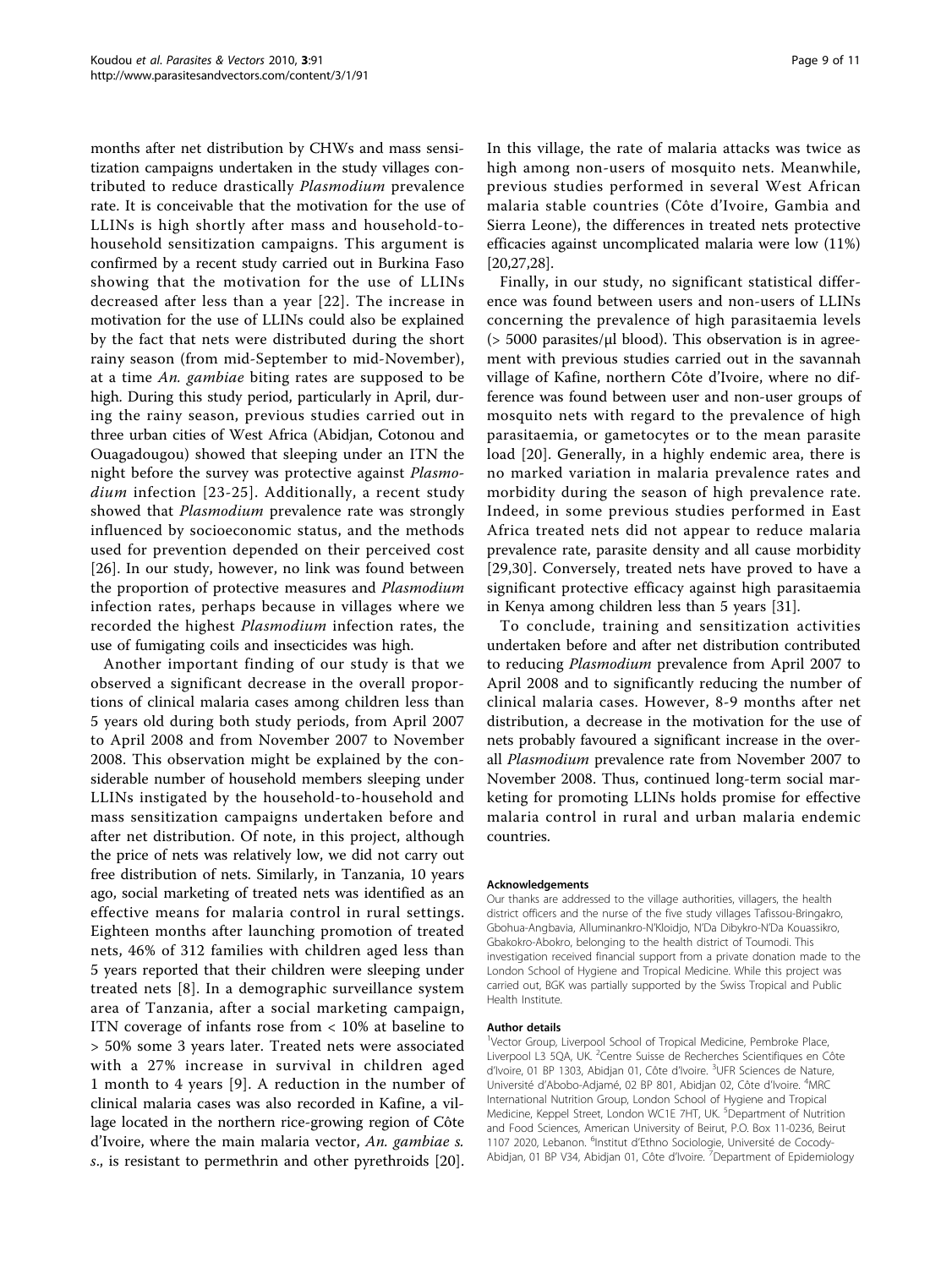<span id="page-9-0"></span>and Public Health, Swiss Tropical and Public Health Institute, P.O. Box, CH-4002 Basel, Switzerland. <sup>8</sup>University of Basel, P.O. Box, CH-4003 Basel, Switzerland. <sup>9</sup>Institute of Food, Nutrition, and Health, Swiss Federal Institute of Technology Zurich, CH-8092 Zurich, Switzerland. <sup>10</sup>Clinical Group, Liverpool School of Tropical Medicine, Pembroke Place, Liverpool L3 5QA, UK.

#### Authors' contributions

BGK: designed experiments, coordinated field activities, collected and analyzed data, wrote and revised the paper; HG: designed the study and participated in the coordination of the field activities; CE: designed experiments, collected data and analysed socio-anthropological data; CN: contributed to the study design and revised the paper; FR: designed the study, participated in the coordination of field activities and revised the paper; JU: participated in the design of the study and revised the paper; BEF: assisted with the statistical analysis and revised the paper; ABT: designed the study, participated in the coordination of field activities and revised the paper. All authors have read and agreed with the content of the submitted manuscript.

#### Competing interests

The authors declare that they have no competing interests.

Received: 12 August 2010 Accepted: 22 September 2010 Published: 22 September 2010

#### References

- Anonymous: Programme National de Lutte contre le Paludisme, Côte d'Ivoire. Ministère de la Santé Publique 2001.
- 2. Lengeler C: Insecticide-treated bed nets and curtains for preventing malaria. Cochrane Database Syst Rev 2009, , 2: CD000363.
- 3. WHO: World malaria report 2009. 2009, 78[[http://www.who.int/malaria/](http://www.who.int/malaria/world_malaria_report_2009/en/index.html) [world\\_malaria\\_report\\_2009/en/index.html\]](http://www.who.int/malaria/world_malaria_report_2009/en/index.html).
- 4. Noor AM, Mutheu JJ, Tatem AJ, Hay SI, Snow RW: [Insecticide-treated net](http://www.ncbi.nlm.nih.gov/pubmed/19019422?dopt=Abstract) [coverage in Africa: mapping progress in 2000-07.](http://www.ncbi.nlm.nih.gov/pubmed/19019422?dopt=Abstract) Lancet 2009, 373:58-67.
- 5. Erlanger TE, Enayati AA, Hemingway J, Mshinda H, Tami A, Lengeler C: [Field](http://www.ncbi.nlm.nih.gov/pubmed/15189240?dopt=Abstract) [issues related to effectiveness of insecticide-treated nets in Tanzania.](http://www.ncbi.nlm.nih.gov/pubmed/15189240?dopt=Abstract) Med Vet Entomol 2004, 18:153-160.
- 6. Phillips-Howard PA, Ruebush TK, Oloo AJ, Nahlen BL: [Maintenance and](http://www.ncbi.nlm.nih.gov/pubmed/10588766?dopt=Abstract) [sustained use of insecticide-treated bednets and curtains three years](http://www.ncbi.nlm.nih.gov/pubmed/10588766?dopt=Abstract) [after a controlled trial in western Kenya.](http://www.ncbi.nlm.nih.gov/pubmed/10588766?dopt=Abstract) Trop Med Int Health 1999, 4:728-735.
- 7. WHO: Report of the sixth meeting of the global collaboration for development of pesticides for public health. WHO/CDS/WHOPES/GCDPP/ 2008.4 Geneva, World Health Organization 2008.
- 8. Armstrong Schellenberg JRM, Abdulla S, Minja H, Nathan R, Mukasa O, Marchant T, Mponda H, Kikumbih N, Lyimo E, Manchester T, Tanner M, Lengeler C: [KINET: a social marketing programme of treated nets and](http://www.ncbi.nlm.nih.gov/pubmed/10492745?dopt=Abstract) [net treatment for malaria control in Tanzania, with evaluation of child](http://www.ncbi.nlm.nih.gov/pubmed/10492745?dopt=Abstract) [health and long-term survival.](http://www.ncbi.nlm.nih.gov/pubmed/10492745?dopt=Abstract) Trans R Soc Trop Med Hyg 1999, 93:225-231.
- 9. Armstrong Schellenberg JRM, Abdulla S, Nathan R, Mukasa O, Marchant TJ, Kikumbih N, Mushi AK, Mponda H, Minja H, Mshinda H, Tanner M, Lengeler C: [Effect of large-scale social marketing of insecticide-treated](http://www.ncbi.nlm.nih.gov/pubmed/11418148?dopt=Abstract) [nets on child survival in rural Tanzania.](http://www.ncbi.nlm.nih.gov/pubmed/11418148?dopt=Abstract) Lancet 2001, 357:1241-1247.
- 10. Hanson K, Kikumbih N, Armstrong Schellenberg J, Mponda H, Nathan R, Lake S, Mills A, Tanner M, Lengeler C: [Cost-effectiveness of social](http://www.ncbi.nlm.nih.gov/pubmed/12764493?dopt=Abstract) [marketing of insecticide-treated nets for malaria control in the United](http://www.ncbi.nlm.nih.gov/pubmed/12764493?dopt=Abstract) [Republic of Tanzania.](http://www.ncbi.nlm.nih.gov/pubmed/12764493?dopt=Abstract) Bull World Health Organ 2003, 81:269-276.
- 11. Rohner F, Zimmermann MB, Amon RJ, Vounatsou P, Tschannen AB, N'Goran EK, Nindjin C, Cacou MC, Té-Bonlé MD, Aka H, Sess DE, Utzinger J, Hurrell RF: [In a randomized controlled trial of iron fortification,](http://www.ncbi.nlm.nih.gov/pubmed/20107144?dopt=Abstract) [anthelmintic treatment, and intermittent preventive treatment of](http://www.ncbi.nlm.nih.gov/pubmed/20107144?dopt=Abstract) [malaria for anemia control in Ivorian children, only anthelmintic](http://www.ncbi.nlm.nih.gov/pubmed/20107144?dopt=Abstract) [treatment shows modest benefit.](http://www.ncbi.nlm.nih.gov/pubmed/20107144?dopt=Abstract) J Nutr 2010, 140:635-641.
- 12. Ouattara FA: Effets de l'utilisation des moustiquaires imprégnées d'insecticide de longue durée sur la transmission de Plasmodium au centre de la Côte d'Ivoire. Diplôme d'Etudes Approfondies (DEA), Université de Bouake, Côte d'Ivoire 2009.
- 13. Dossou-Yovo J, Doannio JM, Rivière F, Chauvancy G: [Malaria in Côte](http://www.ncbi.nlm.nih.gov/pubmed/8826108?dopt=Abstract) d'[Ivoire wet savannah region: the entomological input.](http://www.ncbi.nlm.nih.gov/pubmed/8826108?dopt=Abstract) Trop Med Parasitol 1995, 46:263-269.
- 14. Koudou BG, Tano Y, Doumbia M, Nsanzabana C, Cissé G, Girardin O, Dao D, N'Goran EK, Vounatsou P, Bordmann G, Keiser J, Tanner M, Utzinger J: [Malaria transmission dynamics in central Côte d](http://www.ncbi.nlm.nih.gov/pubmed/15752174?dopt=Abstract)'Ivoire: the influence of [changing patterns of irrigated rice agriculture.](http://www.ncbi.nlm.nih.gov/pubmed/15752174?dopt=Abstract) Med Vet Entomol 2005, 19:27-37.
- 15. Koudou BG, Tano Y, Keiser J, Vounatsou P, Girardin O, Kouassi K, Koné M, N'Goran EK, Cissé G, Tanner M, Utzinger J: [Effect of agricultural activities](http://www.ncbi.nlm.nih.gov/pubmed/19450537?dopt=Abstract) [on prevalence rates, and clinical and presumptive malaria episodes in](http://www.ncbi.nlm.nih.gov/pubmed/19450537?dopt=Abstract) [central Côte d](http://www.ncbi.nlm.nih.gov/pubmed/19450537?dopt=Abstract)'Ivoire. Acta Trop 2009, 111:268-274.
- 16. Koudou BG, Doumbia M, Janmohamed N, Tschannen AB, Tanner M, Hemingway J, Utzinger J: [Effects of seasonality and irrigation on malaria](http://www.ncbi.nlm.nih.gov/pubmed/20406578?dopt=Abstract) [transmission in two villages in Côte d](http://www.ncbi.nlm.nih.gov/pubmed/20406578?dopt=Abstract)'Ivoire. Ann Trop Med Parasitol 2010, 104:109-121.
- 17. Smith T, Armstrong-Schellenberg J, Hayes R: [Attributable fraction](http://www.ncbi.nlm.nih.gov/pubmed/7855468?dopt=Abstract) [estimates and case definitions for malaria in endemic areas.](http://www.ncbi.nlm.nih.gov/pubmed/7855468?dopt=Abstract) Stat Med 1994, 13:2345-2358.
- 18. Dossou-Yovo J: Etude ethiologique des moustiques vecteurs du paludisme en rapport avec les aspects parasitologiques de la transmission du plasmodium dans la Region de Bouaké. These de Doctorat d'Etat en Entomologie Medicale, Université de Cocody, Abidjan 2000.
- 19. Binka FN, Hodgson A, Adjuik M, Smith T: [Mortality in a seven and-a-half](http://www.ncbi.nlm.nih.gov/pubmed/12625130?dopt=Abstract)[year follow-up of a trial of insecticide-treated mosquito nets in Ghana.](http://www.ncbi.nlm.nih.gov/pubmed/12625130?dopt=Abstract) .<br>Trans R Soc Trop Med Hyg 2002, 96:597-599.
- 20. Henry MC, Doannio JMC, Darriet F, Nzeyimana I, Carnevale P: Effcacité des moustiquaires pre-imprégnées de permethrine Olyset Netq en zone de résistance des vecteurs aux pyrethrinoides. II. Evaluation parasiteclinique. Med Trop 1999, 59:355-357.
- 21. Essé C, Utzinger J, Tschannen AB, Raso G, Pfeiffer C, Granado S, Koudou BG, N'Goran EK, Cissé G, Girardin O, Tanner M, Obrist B: [Social and cultural](http://www.ncbi.nlm.nih.gov/pubmed/18973663?dopt=Abstract) aspects of 'malaria' [and its control in central Côte d](http://www.ncbi.nlm.nih.gov/pubmed/18973663?dopt=Abstract)'Ivoire. Malar J 2008, 7:224.
- 22. Toé LP, Skovmand O, Dabiré KR, Diabaté A, Diallo Y, Guiguemdé TR, Doannio JM, Akogbeto M, Baldet T, Gruénais ME: [Decreased motivation in](http://www.ncbi.nlm.nih.gov/pubmed/19640290?dopt=Abstract) [the use of insecticide-treated nets in a malaria endemic area in Burkina](http://www.ncbi.nlm.nih.gov/pubmed/19640290?dopt=Abstract) [Faso.](http://www.ncbi.nlm.nih.gov/pubmed/19640290?dopt=Abstract) Malar J 2009, 8:175.
- 23. Wang SJ, Lengeler C, Smith TA, Vounatsou P, Cissé G, Tanner M: [Rapid](http://www.ncbi.nlm.nih.gov/pubmed/16584573?dopt=Abstract) [urban malaria appraisal \(RUMA\) III: epidemiology of urban malaria in the](http://www.ncbi.nlm.nih.gov/pubmed/16584573?dopt=Abstract) [municipality of Yopougon \(Abidjan\).](http://www.ncbi.nlm.nih.gov/pubmed/16584573?dopt=Abstract) Malar J 2006, 5:29.
- 24. Wang SJ, Lengeler C, Smith TA, Vounatsou P, Diadie DA, Pritroipa X, Convelbo N, Kienga M, Tanner M: [Rapid urban malaria appraisal \(RUMA\) I:](http://www.ncbi.nlm.nih.gov/pubmed/16168054?dopt=Abstract) [Epidemiology of urban malaria in Ouagadougou.](http://www.ncbi.nlm.nih.gov/pubmed/16168054?dopt=Abstract) Malar J 2005, 4:43.
- 25. Wang SJ, Lengeler C, Smith TA, Vounatsou P, Akogbeto M, Tanner M: [Rapid](http://www.ncbi.nlm.nih.gov/pubmed/16749927?dopt=Abstract) [urban malaria appraisal \(RUMA\) IV: Epidemiology of urban malaria in](http://www.ncbi.nlm.nih.gov/pubmed/16749927?dopt=Abstract) [Cotonou \(Benin\).](http://www.ncbi.nlm.nih.gov/pubmed/16749927?dopt=Abstract) Malar J 2006, 5:45.
- 26. Samuelsen H, Toé LP, Baldet T, Skovmand O: [Prevention of mosquito](http://www.ncbi.nlm.nih.gov/pubmed/15450709?dopt=Abstract) [nuisance among urban populations in Burkina Faso.](http://www.ncbi.nlm.nih.gov/pubmed/15450709?dopt=Abstract) Soc Sci Med 2004, 59:2361-2371.
- 27. Snow RW, Rowan KM, Lindsay SW, Greenwood BM: [A trial of bed nets](http://www.ncbi.nlm.nih.gov/pubmed/3055456?dopt=Abstract) [\(mosquito nets\) as a malaria control strategy in a rural area of The](http://www.ncbi.nlm.nih.gov/pubmed/3055456?dopt=Abstract) [Gambia, West Africa.](http://www.ncbi.nlm.nih.gov/pubmed/3055456?dopt=Abstract) Trans R Soc Trop Med Hyg 1988, 82:212-215.
- 28. Marbiah NT, Petersen E, David K, Magbity E, Lines J, Bradley DJ: [A](http://www.ncbi.nlm.nih.gov/pubmed/9452282?dopt=Abstract) [controlled trial of lambda-cyhalothrin-impregnated bed nets and/or](http://www.ncbi.nlm.nih.gov/pubmed/9452282?dopt=Abstract) [dapsone/pyrimethamine for malaria control in Sierra Leone.](http://www.ncbi.nlm.nih.gov/pubmed/9452282?dopt=Abstract) Am J Trop Med Hyg 1998, 58:1-6.
- 29. Friedman JF, Phillips-Howard PA, Hawley WA, Terlouw DJ, Kolczak MS, Barber M, Okello N, Vulule JM, Duggan C, Nahlen BL, ter Kuile FO: [Impact](http://www.ncbi.nlm.nih.gov/pubmed/12749489?dopt=Abstract) [of permethrin-treated bed nets on growth, nutritional status, and body](http://www.ncbi.nlm.nih.gov/pubmed/12749489?dopt=Abstract) [composition of primary school children in western Kenya.](http://www.ncbi.nlm.nih.gov/pubmed/12749489?dopt=Abstract) Am J Trop Med Hyg 2003, 68:78-85.
- 30. Van Bortel W, Delacollette C, Barutwanayo M, Coosemans M: [Deltamethrin](http://www.ncbi.nlm.nih.gov/pubmed/8980597?dopt=Abstract)[impregnated bed nets as an operational tool for malaria control in a](http://www.ncbi.nlm.nih.gov/pubmed/8980597?dopt=Abstract) [hyper-endemic region of Burundi: impact on vector population and](http://www.ncbi.nlm.nih.gov/pubmed/8980597?dopt=Abstract) [malaria morbidity.](http://www.ncbi.nlm.nih.gov/pubmed/8980597?dopt=Abstract) Trop Med Int Health 1996, 1:824-835.